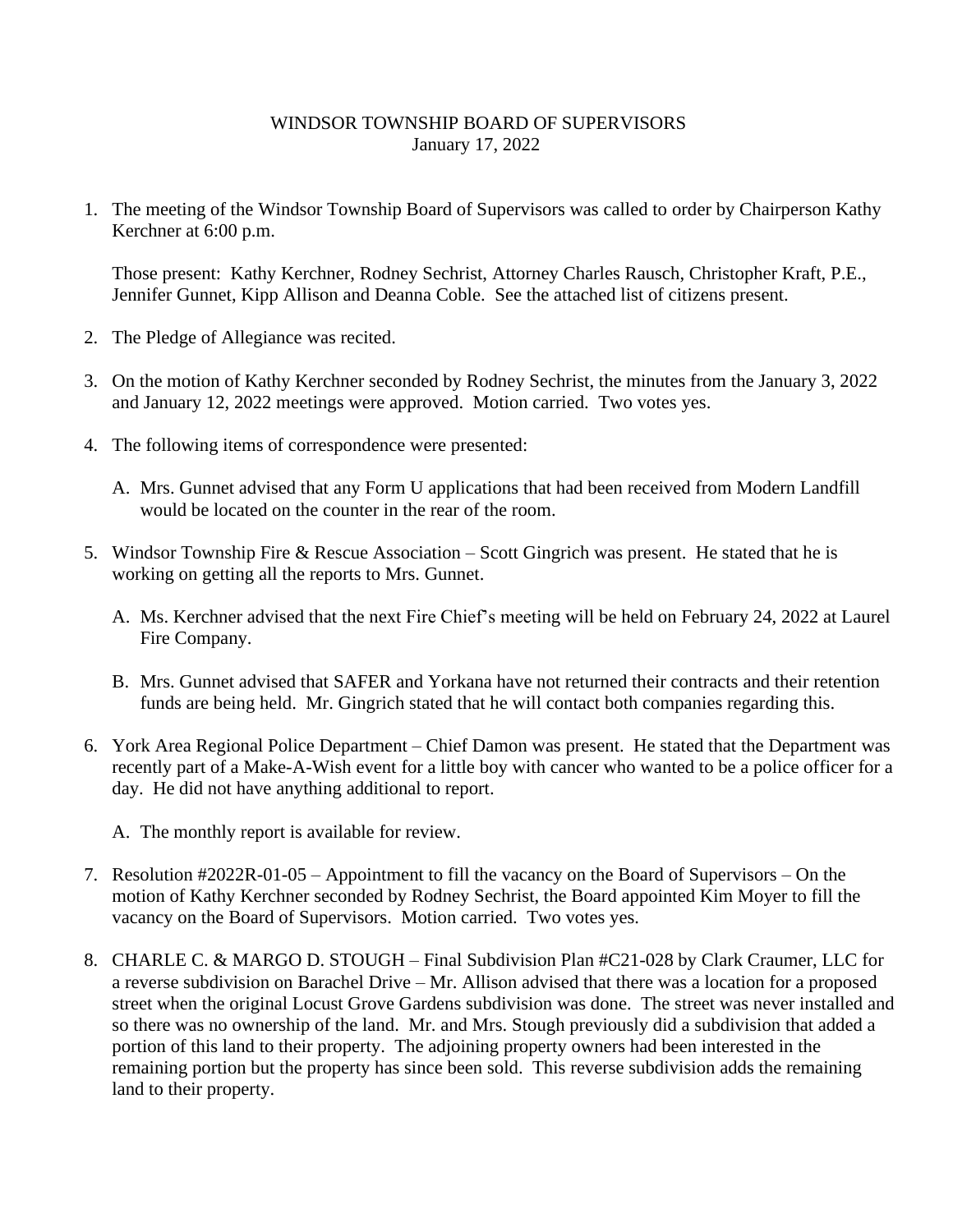Page 2 January 17, 2022

> There are four waiver requests which have been recommended for approval by the Windsor Township Planning Commission. They are for curbs, sidewalks, sheet size and cartway width. Mr. Allison advised that there are no sidewalks in this development and the road has recently been paved. On the motion of Rodney Sechrist seconded by Kathy Kerchner, the Board approved the waivers. Motion carried. Two votes yes.

> On the motion of Kathy Kerchner seconded by Rodney Sechrist, the Board approved the plan. Motion carried. Two votes yes.

- 9. Township Engineer:
	- A. Engineer's Report Mr. Kraft advised that the Board has received his report. There were no questions.

Public Works Building Addition – Mr. Kraft advised that he had previously reported that they were not receiving phone calls back regarding pricing. He stated that he has not received any calls but he is aware that builders such as Kinsley and Lobar have starting receiving calls. He questioned if the Board is interested in having the project put out for bid. Mr. Sechrist questioned where material costs stand at this time. Mr. Kraft stated that he does not know what it is now and if it is projected to increase. Mr. Trout commented that the Board may want to consider that there could be a long lead time to build. Mrs. Gunnet questioned if the Board could reject the bids if they felt that they were too high. Mr. Kraft confirmed that the Board could reject all bids. It was the consensus of the Board to bid the Public Works Building addition.

Windsor Township Community Center – Mr. Kraft advised that Commonwealth Code Inspection Service, the Township's third party building code inspection agency, has completed a preliminary review of the plans for the Windsor Township Community Center. He noted that the building code edition will be changing but there are ways to lock into the current code requirements.

B. Act 97 of 2021 – Mr. Kraft advised that Act 97 of 2021 made changes to the Municipalities Planning Code in regards to how security is held for a development. He stated that these changes place more risk on a municipality as they do not allow an additional 10% security to be held on the initial amount but rather on any remaining amount. A process will need to be created in order to deal with these changes. Mrs. Gunnet advised that a staff meeting will be held to discuss this. Mr. Allison added that the Subdivision and Land Development Ordinance will also need to be amended as it addresses the holding of security.

## 10. Solicitor:

A. Taylor Estates, Phases 1, 2A & IV – Update – Funds received – Attorney Rausch advised that the Township has received the funds from Gemcraft Homes. The bond has been released. Ms. Kerchner questioned if there was an issue plowing in Phase IV since the manholes are raised. Mr.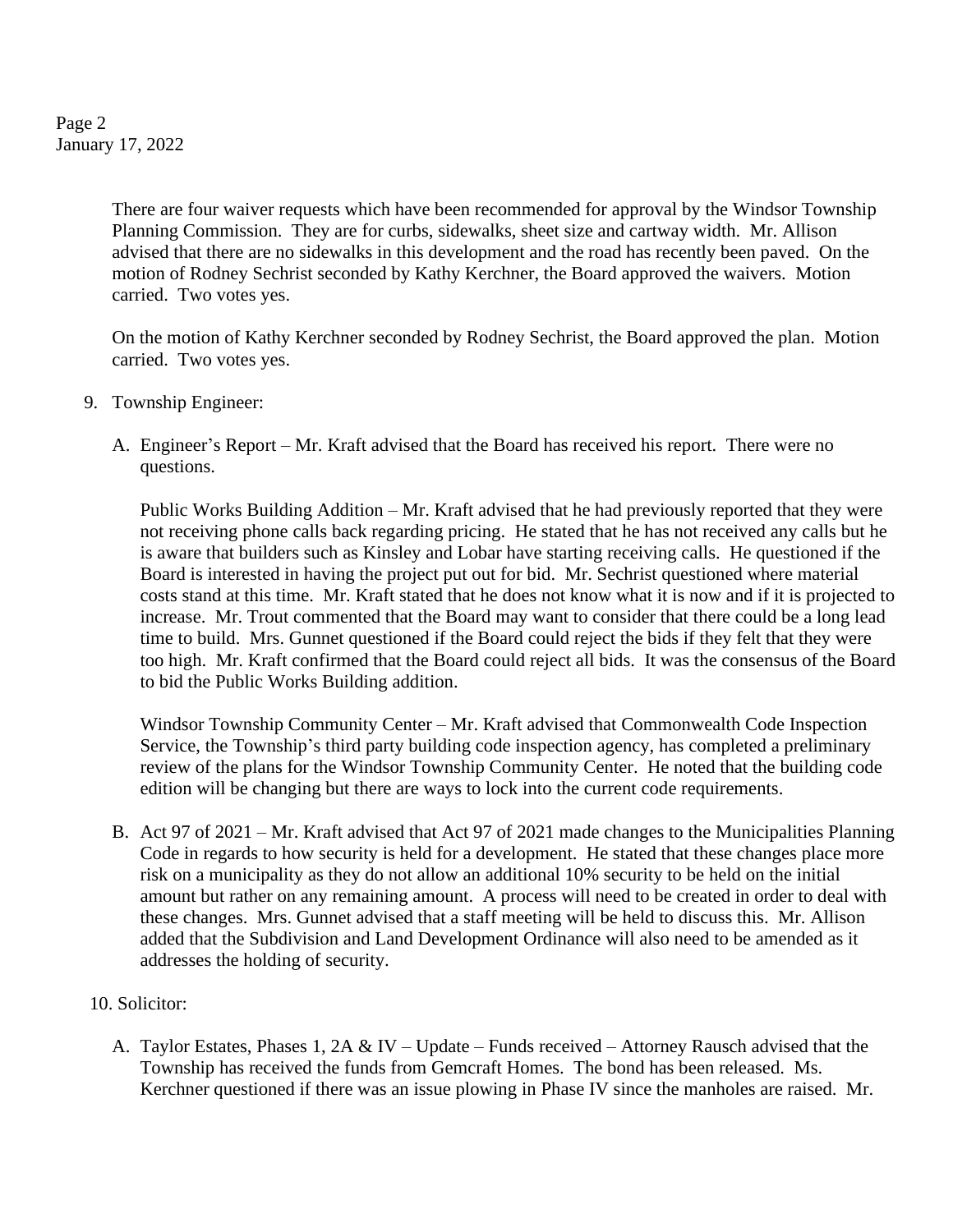Page 3 January 17, 2022

> Trout stated that there have not been any issues so far. Mrs. Gunnet commented that the contractor for Gemcraft Homes plowed during the first storm.

- 11. Public Works:
	- A. Ms. Kerchner advised that the Board has received the monthly report for January. Mr. Sechrist questioned if the water main that is being replaced on South Camp Street is in the Township or the Borough. Mr. Trout stated that it is in the Township. It is between Route 74 and the Chatham Creek development. Mrs. Gunnet added that there will not be any additional fire hydrants installed.
	- B. 2021 Leaf Collection Information Mr. Trout advised that the Board has received the leaf collection report for 2021. Mr. Sechrist questioned how the amount is determined. Mr. Trout explained that the empty weight for the trucks and the weight for full loads are used.
	- C. Surety Reduction Reserve Sewer Capacity Shawnee Manor, Kensington Phase 1 & Kensington – Phases IIA  $\& B$  – Mrs. Gunnet advised that under a previous Sewer Ordinance, the developer was required to post security for sewer capacity. She stated that each January, the security is reduced based on the number of permits picked up in the prior year. The reductions are as follows:

Shawnee Manor – 1 house built – Reduce by \$1,225 for a balance of  $$6,125$ Kensington, Phase  $1 - 3$  houses built – Reduce by \$3,405 for a balance of \$0 Kensington, Phases IIA & B – 19 houses built – Reduce by \$21,565 for a balance of \$86,520

Attorney Rausch questioned if there was a time limit for the reductions. Mrs. Gunnet advised that there was not. On the motion of Kathy Kerchner seconded by Rodney Sechrist, the Board approved the surety reductions. Motion carried. Two votes yes.

- 12. Other Business:
	- A. Ms. Kerchner advised that the Board has received the Zoning Report for December. There were no questions.
	- B. Ms. Kerchner advised that the Board has received the Township Manager Report for December. There were no questions.
	- C. Ms. Kerchner advised that the Board has received the Dog Officer Report for December. Mr. Sechrist questioned if the company only deals with dogs. Mrs. Gunnet informed that the Township's contract is only for dogs.
	- D. Rehabilitation of Windsor Wonderland Official notice DCNR Grant & Possible donation Modern Landfill – Ms. Kerchner advised that the Township has received the official notice that we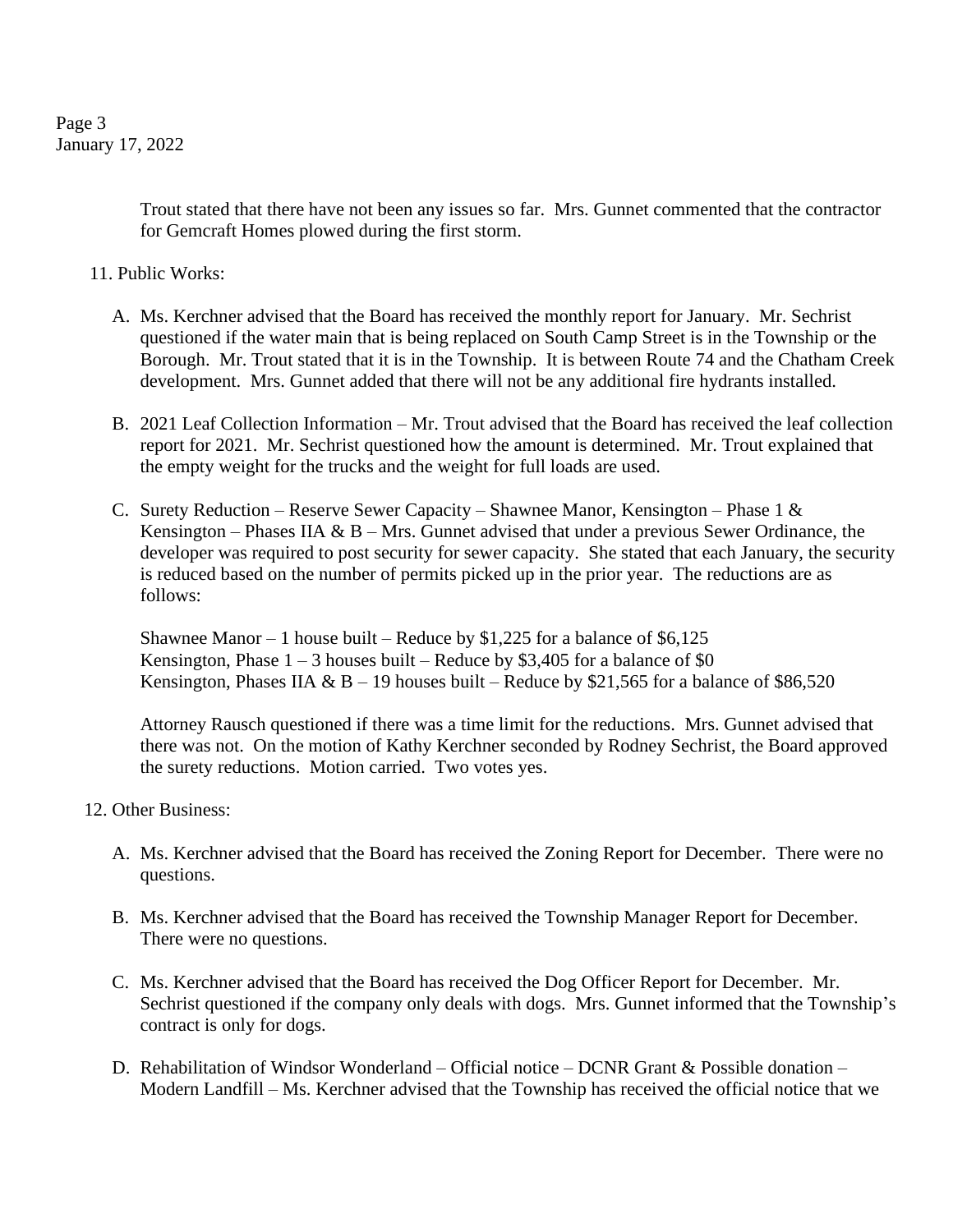Page 4 January 17, 2022

> are the recipients of a DCNR Grant for the rehab of Windsor Wonderland. Mrs. Gunnet stated that an agreement is required and once it is received, it will need to be signed and returned. She commented that she has already been informed that this will not be a quick process. She added that the Township cannot do any work until this is completed as the removal of the existing equipment is part of the grant. The grant is approximately \$141,000.

Mrs. Gunnet advised that she had a meeting with representatives of Modern Landfill for a different reason but mentioned to them that the playground would be rehabbed and their signs would be removed. They are receptive to making a donation toward the new playground.

- E. Approval to purchase 3 laptops \$4,425.00 Ms. Kerchner questioned which employees would be receiving the new computers. Mrs. Gunnet advised that they would be for Mrs. Gladfelter, Mrs. Miller and herself. Ms. Kerchner asked if they have laptops currently. Mrs. Gunnet stated that currently Mrs. Gladfelter and Mrs. Miller have tower computers. Ms. Kerchner questioned if this would allow them to use the computer monitor as a second monitor. Mr. Allison stated that it would. He added that there could be a possibility of getting one larger monitor that could be used to split screens. On the motion of Kathy Kerchner seconded by Rodney Sechrist, the Board approved the purchase of the three laptops in the amount of \$4,425. Motion carried. Two votes yes.
- F. Approval to purchase a copier Quote tally Mrs. Gunnet advised that the Board has received a spreadsheet breaking down the quotes for a new copier. She informed that the she has received quotes from Doceo, Higher Information Group and Quality. They are not for the same copier. She stated that the Township's current copier prints at a rate of 35 sheets per minute. The quotes are for a copier that prints 32, two that print 36 and one that prints 50 sheets per minute. She explained that there would be a contract and an invoice that is based on the number of black and white or color copies printed per month. Mr. Sechrist questioned if the Township currently uses any of these companies. Mrs. Gunnet advised that the current copier is through Quality and they also have our IT contract. After discussion, on the motion of Kathy Kerchner seconded by Rodney Sechrist, the Board approved the purchase of the 50 page per minute copier from Quality in the amount of \$7,750 with a \$115 per month contract. Motion carried. Two votes yes.
- G. American Rescue Plan Act funds Update Mrs. Gunnet advised that the final rules have been issued. The calculation to determine revenue loss has been removed and the regulations now allow for the first \$10 million in funds to be used in any manner. She stated that this means the Township can use our funds for any projects. She stated that \$200,000 was budgeted for revenue loss in the 2022 budget. The balance of the budgeted funds for 2022 had been set aside for stormwater projects. Mr. Allison commented that he feels the use of the funds toward stormwater projects is a smart use since there is no revenue source to offset those expenditures. Mrs. Gunnet advised that the maximum that can be spent per year without the requirement for a single audit is \$750,000. On the motion of Kathy Kerchner seconded by Rodney Sechrist, the Board approved to keep the budget figures the same for 2022. Motion carried. Two votes yes.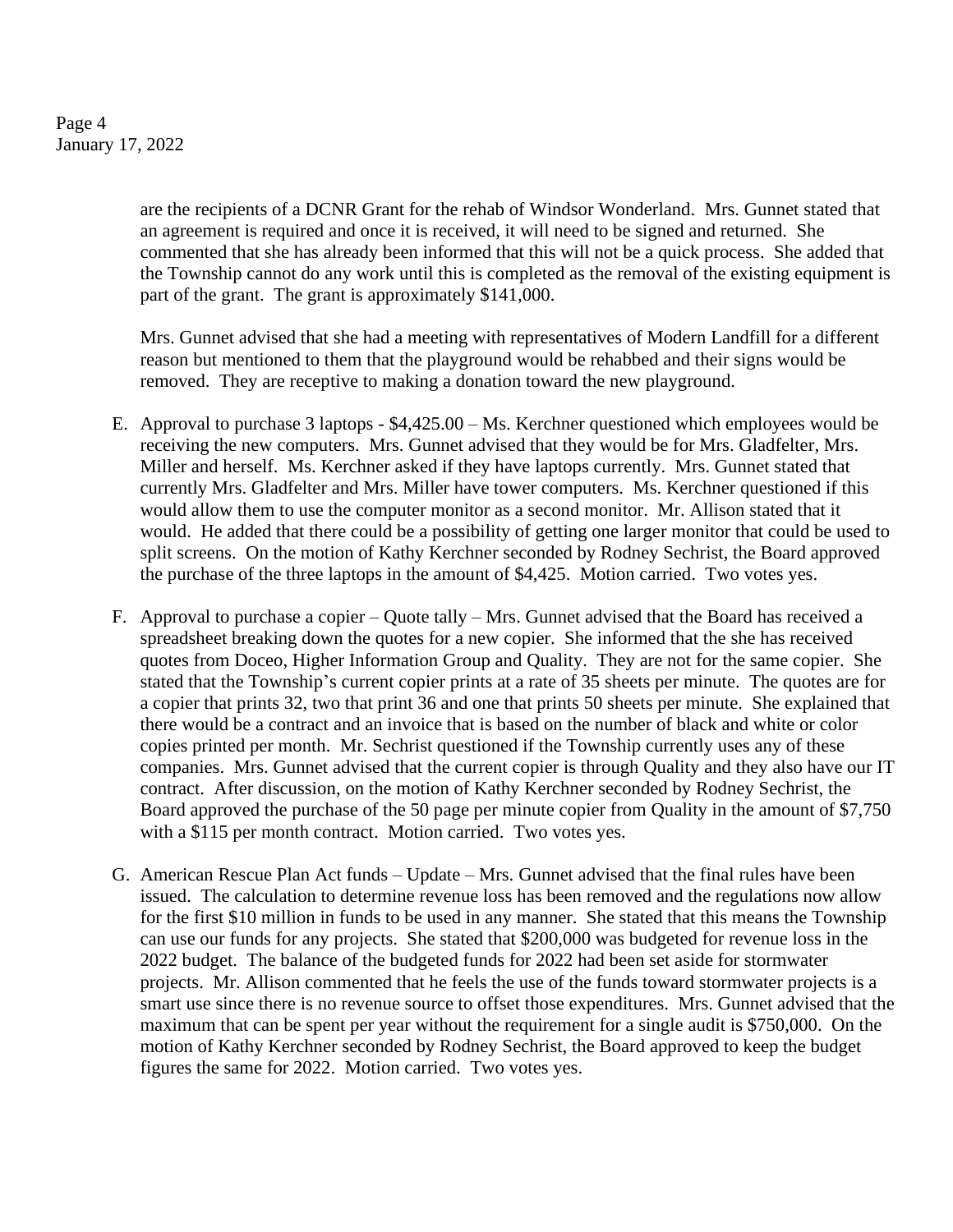Page 5 January 17, 2022

- H. Ms. Kerchner advised that the Board has received the 2021 Call Volume Report from the Red Lion Ambulance Association. There were no questions.
- I. Ms. Kerchner advised that the Board has received the 2021 Building Permit Summary. There were more permits issued in 2021 than 2020. Ms. Kerchner stated that Mrs. Miller did a great job preparing the report.
- J. Ms. Kerchner advised that the Board has received a copy of the 2020 Audit Report for the Windsor Area Recreation Commission. There will be one more audit for 2021.
- 13. Unfinished Business There was none.
- 14. Public Comment There was none.
- 15. Supervisors Comments Ms. Kerchner asked Mr. Sechrist if he had any comments. He did not have any.

Ms. Kerchner thanked all the Township employees for preparing the 2021 year end reports.

- 16. On the motion of Kathy Kerchner seconded by Rodney Sechrist, the bills were approved. Motion carried. Two votes yes.
- 17. The meeting of the Windsor Township Board of Supervisors adjourned at 6:40 p.m.

Respectfully submitted,

Jennifer L. Gunnet Secretary